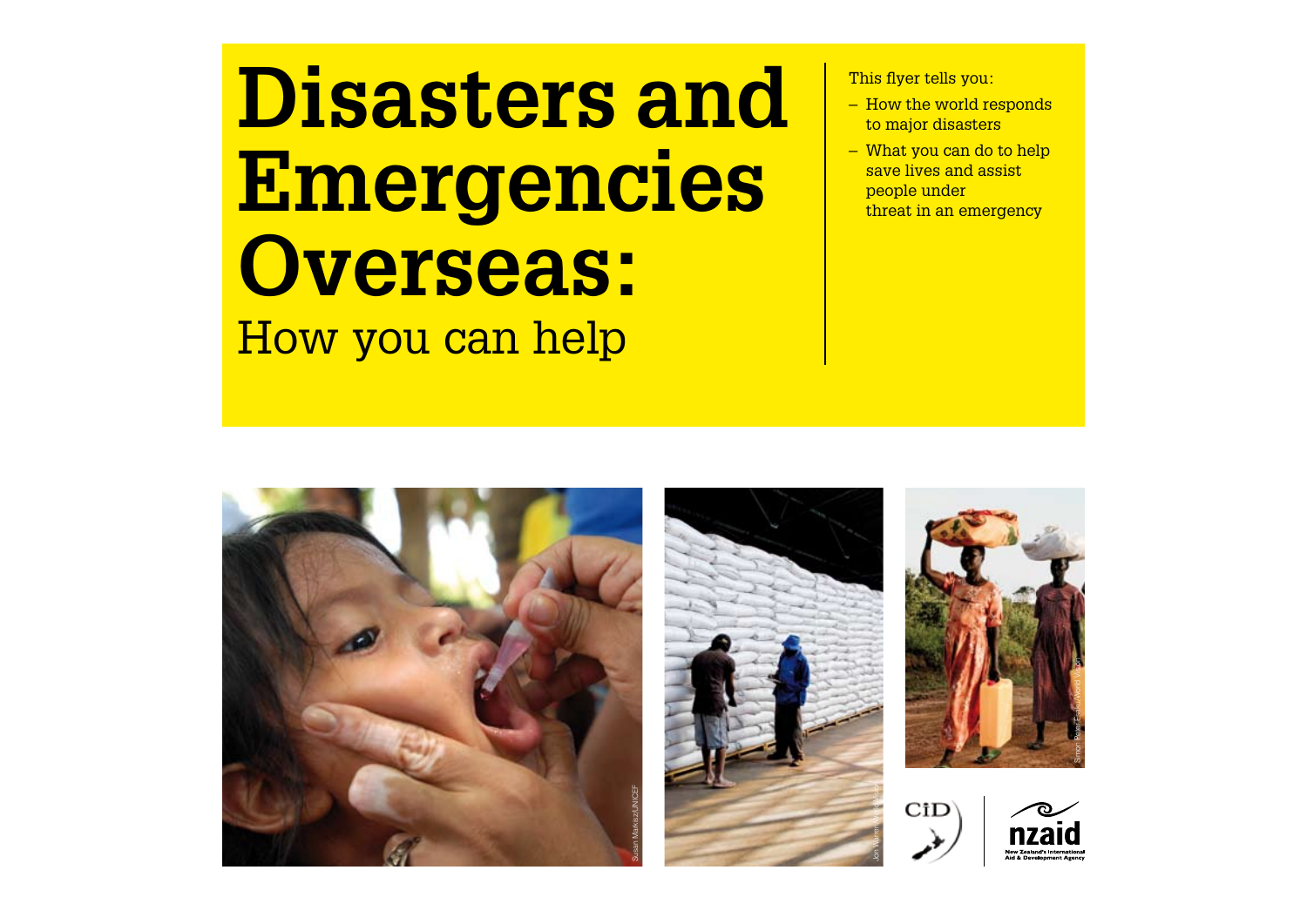# **Why**

### **is it often the poorest people affected by disasters?**

Disasters and emergencies caused by natural hazards (e.g. floods, earthquakes or cyclones) or conflict often impact the poorest people the hardest. Poverty makes communities more vulnerable to disasters by reducing their ability to cope when one strikes. Enabling communities to cope with disasters requires an immediate response when lives and property are threatened, along with efforts to deal with underlying issues such as poverty and inequality that make people vulnerable.

### **What**

### **happens immediately after a major disaster?**

- After any major disaster local communities and emergency services in the country affected respond immediately.
- If the disaster is too big for them to cope alone, their government may request help from other countries or the United Nations. At the same time, humanitarian agencies already working in the country will quickly gather information and requests for help from local people.
- International humanitarian agencies send specialist disaster assessment teams to the affected country to work with local authorities to decide how best the world can support the country.
- Once the initial assessment is made, governments and humanitarian agencies, as well as the United Nations, the International Federation of Red Cross and Red Crescent and Non-Governmental Organisations (NGOs), provide equipment, medicines, food, shelter and people to help the country cope with the disaster.

# **How**

### **does New Zealand respond to disasters overseas?**

In emergency situations NGOs are often able to reach those in need quickly and effectively through community partnerships. They are frequently the first on the ground in the disaster zone. A number of Aotearoa New Zealand based NGOs respond regularly to disaster situations around the world.

NGOs may deploy their own experienced personnel to the disaster zone to assist those on the ground with initial needs assessments and relief activities. In the days and weeks that follow a disaster, these teams work alongside local organisations to ensure that people affected by the disaster have access to food, clean water and emergency shelter as quickly as possible.

New Zealand's International Aid and Development Agency (NZAID) leads the New Zealand Government's response to humanitarian crises in developing countries, whether these arise from natural disasters or conflict. NZAID works with a variety of organisations when responding to disasters.

In the longer term, the reconstruction of disaster-affected areas in developing countries often takes several years. The rebuilding of homes, businesses and roads is done by local people often with outside assistance. Aotearoa New Zealand based NGOs and NZAID often assist with long term reconstruction efforts and work to reduce poverty in developing countries that can make people vulnerable to disasters.

**Enabling communities to cope with disasters requires an immediate response when lives and property are threatened, along with efforts to deal with issues such as poverty that make people vulnerable.**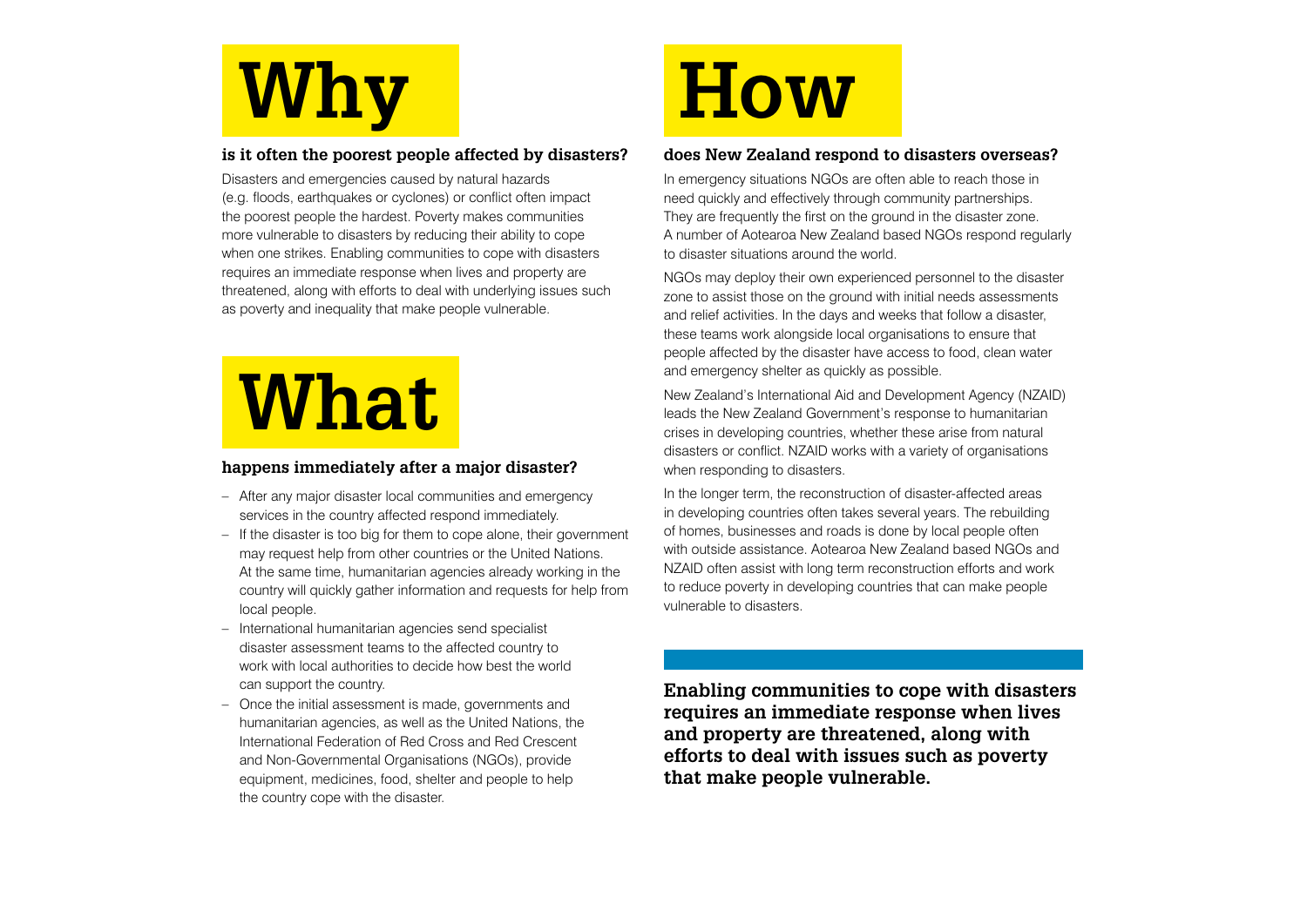

## **How can you help?**

### **Donate to an appeal**

It is likely that several Aotearoa New Zealand based NGOs will respond to a major disaster overseas. They will appeal for funds to assist those in need. Donating to an appeal is the most appropriate way you can help people affected by disasters. Appeals are often run on TV and radio and in national newspapers. Check the websites of NGOs to find out how you can make a donation. You can also assist organisations running appeals by:

- Volunteering to staff appeal phone lines or providing public information. Register with the organisation in advance of a disaster occurring.
- Organising local fundraising events through your community organisations, schools or workplace and donate the proceeds to an appeal.

### **Make a regular donation**

This helps NGOs and other humanitarian organisations to build up their funds, allowing them to respond to emergencies immediately. It may also be used by an NGO to help reduce communities' vulnerability to disasters through helping them to prepare for future disaster situations and addressing issues of poverty.

The media attention that disaster events can attract often results in serious under-funding of many equally critical 'silent emergencies'. Consider making a simultaneous donation to a separate appeal outside of the media spotlight or make a regular donation to a humanitarian agency.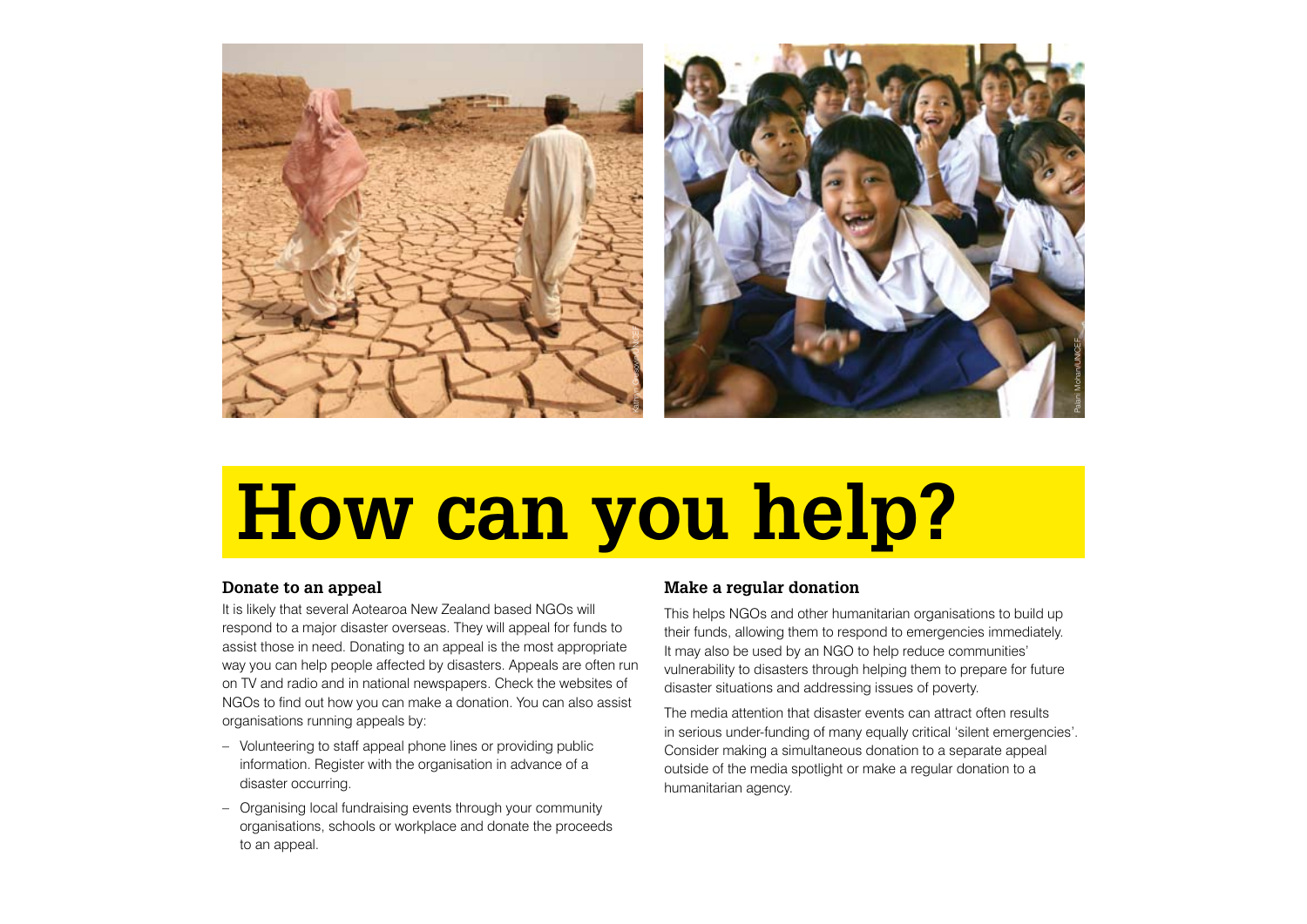And remember, on behalf of all New Zealanders, NZAID responds to disasters and emergencies overseas, as well as its long-term work to fight global poverty.

### **Register to assist (if you have the specialist skills required)**

People with specialist skills are sometimes required in disaster situations. If you have the necessary skills and wish to be considered for future disaster relief operations register online with the Register of Engineers for Disaster Relief (RedR) New Zealand. If you want to equip yourself to work in this field you can seek advice from RedR New Zealand about their relevant training programmes.

### **Speak out on behalf of the poor**

You could speak out about the problems facing developing countries and become actively engaged in fighting the global poverty that can make people vulnerable to disasters. Signing an email petition, writing in the media and to your local MP are ways that you can get involved.

### **Do not go to the disaster area**

If you lack the specialist skills required to assist in humanitarian operations travelling to a disaster affected area can do more harm than good. Do not travel to a disaster area as there is a high chance that in addition to using up crucial travel, accommodation, food, or translation resources you will not effectively contribute to the relief effort and make it more difficult for those who can.

### **Do not collect and send goods**

A common response to disasters overseas is to organise the collection and donation of goods that are thought to be urgently needed. Receiving goods that are not needed or are inappropriate for recipients can be a hindrance for humanitarian operations. Please avoid donating goods that haven't specifically been requested by a humanitarian agency, as these items can clog up airports and docks and prevent essential supplies from reaching people in the disaster-affected area.

If food, clothing and medical supplies are needed, major NGOs and other agencies are geared up to provide bulk supplies quickly, without the need for sorting, packing, finding transportation costs or seeking permits. A cash donation to an appeal helps them to buy whatever is needed most.

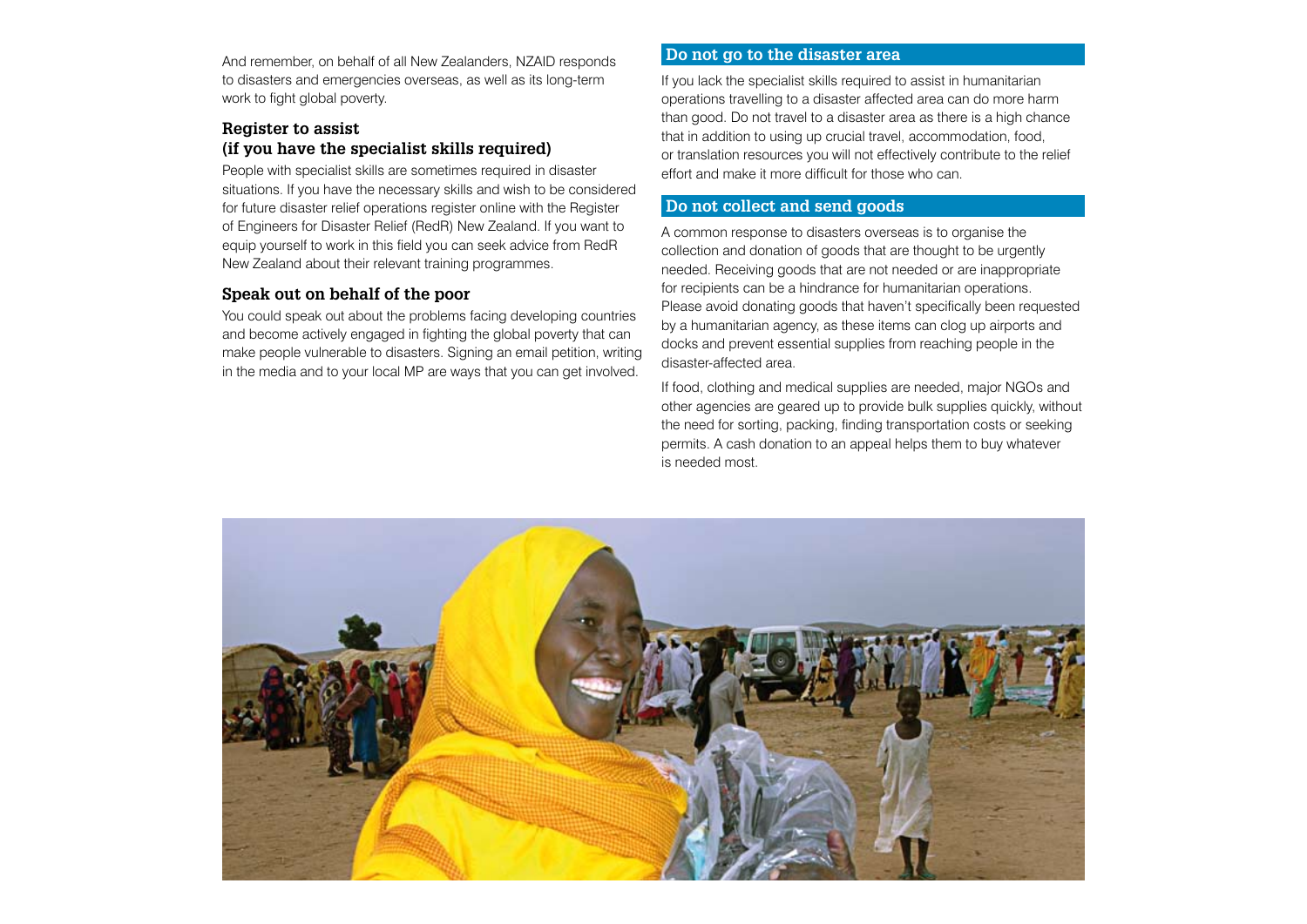### **New Zealand based organisations making a difference:**

### **NGO Disaster Relief Forum (NDRF)** http://www.cid.org.nz/emergencies/NDRF/index.html

- Arena
- Adventist Development Relief Agency New Zealand
- Caritas Aotearoa New Zealand
- ChildFund New Zealand
- Christian Blind Mission
- Christian World Service
- Oxfam New Zealand
- RedR New Zealand
- Rotary New Zealand World Community Service
- Save the Children New Zealand
- Surf Aid International
- TEAR Fund New Zealand
- The Leprosy Mission New Zealand
- The Salvation Army New Zealand
- UNICEF New Zealand
- World Vision New Zealand

These Aotearoa New Zealand based international NGOs are all members of the NGO Disaster Relief Forum (NDRF).

The NDRF is an autonomous sub committee of the Council for International Development (CID). It is an open forum for Aotearoa New Zealand based NGOs that are involved in international humanitarian response and emergency/disaster management. It provides a collective civil society voice and forum for cooperation and shared learning around humanitarian action.

### **NZAID**

### http://www.nzaid.govt.nz/

NZAID's Humanitarian Assistance to Natural Disasters and Complex Emergencies programmes reflect NZAID's commitment to provide assistance for a wide range of humanitarian needs.

Humanitarian support is provided through multilateral agencies, international voluntary agencies, Aotearoa New Zealand-based NGOs and direct bilateral assistance. Activities include immediate humanitarian assistance, reconstruction activities and preparedness programmes.

In addition, NZAID provides annual core funding to key humanitarian agencies (United Nations, International Federation of Red Cross and Red Crescent and the International Committee of Red Cross and Red Crescent). This support, accompanied by NZAID engagement in agency governance, policy and evaluation processes helps ensure that capacity and readiness is maintained at a high level.

For more information visit:

http://www.nzaid.govt.nz/what-we-do/humanitarian-assistance.html

### **RedR New Zealand** http://www.redrnz.org.nz

RedR stands for "Register of Engineers for Disaster Relief". RedR assists in relieving suffering in disasters by selecting, training and providing competent and effective relief personnel to humanitarian agencies worldwide.